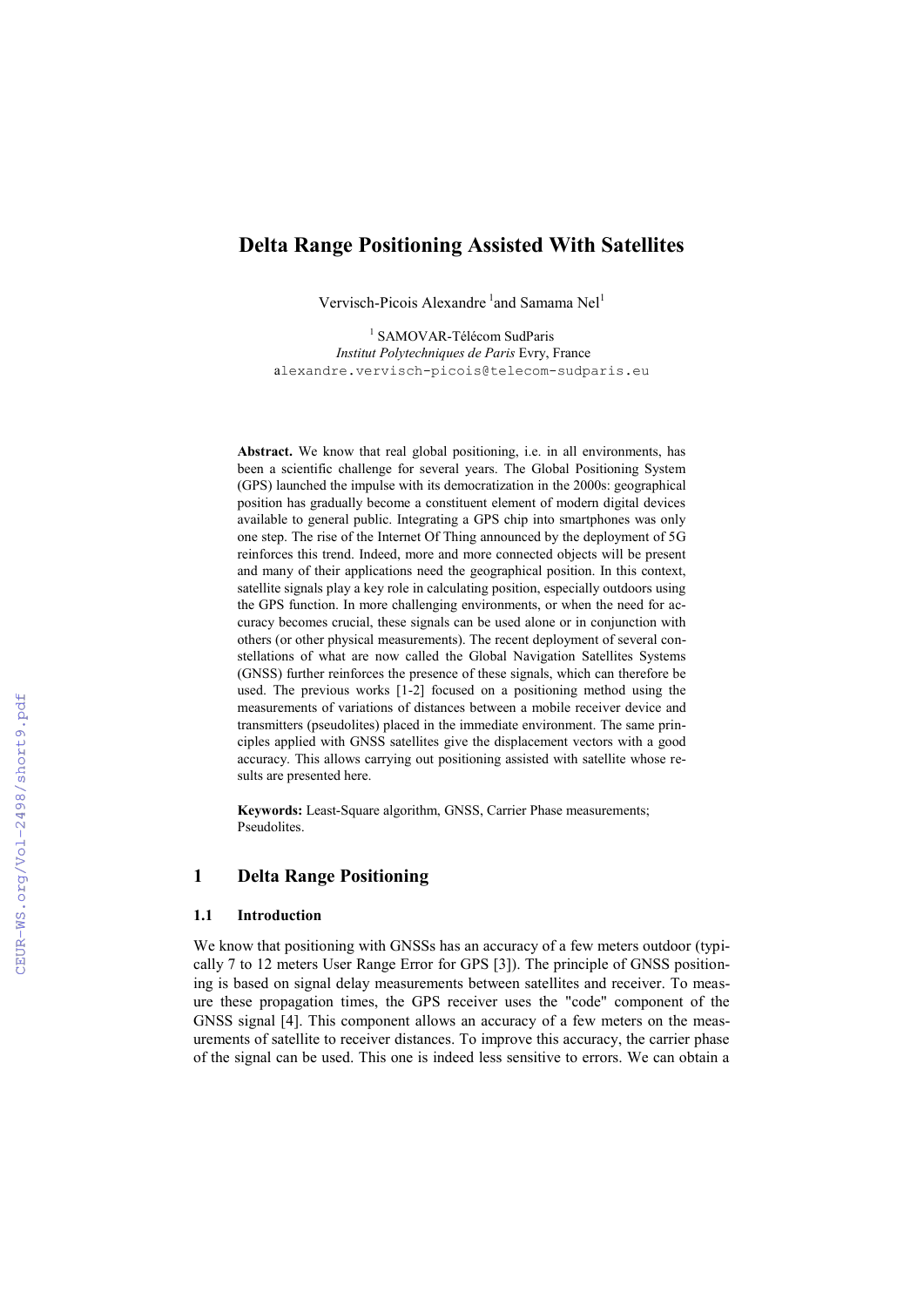measurement with an accuracy of a few cm, even a few mm under certain conditions, for instance for geodesic applications [5]. However, its use is problematic. Indeed, the receiver can only measure a fraction  $\varphi$  of the carrier phase whose maximum value is equal to  $\lambda$ , the wavelength of the signal (for example  $\lambda = 19$  cm for the GPS signal on L1 band). Thus, of the total distance between a satellite and the receiver, only one fragment is known. The remainder is a multiple of the wavelength. The distance can be expressed as in (1):

$$
D_{\text{Satellite-Receiver}} = \varphi + N.\lambda \tag{1}
$$

Subsequent paragraphs, however, are indented. N is what is called the integer ambiguity. The calculation of precise positioning with satellites can often be reduced to the search for the values of the integer ambiguities. There are many methods that are based on the search for these ambiguities. Perhaps the best known is the phase differential GNSS, whose most famous application is better known as Real Time Kinematic (RTK). This is a Differential GNSS method that requires a base station whose position is known. The pseudoranges (or distances measurements) measured with code and carrier phase are double differenced to form a new set of equation that allows the determination of ambiguities, with determination of a minimum of a cost function [6].

Other older methods exist such as the triple difference. The triple difference introduces a notion of time to solve the ambiguities. The double differences are taken at two different moments and differenced once again [7]. Actually, the movements of the satellites are used to solve the ambiguities. This necessitates waiting several minutes before getting a position [8].

The Delta Range method, which we will return to in the next section, bypasses the problem of complete ambiguity by focusing on variations in distances as the receiver moves. In theory, we no longer need to know the value of the transmitter/receiver distance: its variation is sufficient.

#### **1.2 Delta Range Positioning Method**

The proposed method was based on the measurement of the variation of the distance "Pseudolite-Receiver" between two positions. In this section, we present the equation system to be solved, which derives from the basic equations. We present here a simplified version.

Let's consider that we have eight beacons (there could be more or less, but to ease the demonstration we use eight). These beacons are transmitting towards (or receiving from, depending of the technology) a device which wants to know its position in the area. Fig.1. shows the typical positing situation. Measurements are carried out between two instants  $t_2$  and  $t_1$ , we could consider more successive instants [1], but for the sake of clarity, we will limit ourselves to two. The variation of the distances "beacons-device" between  $t_2$  and  $t_1$  are measured. Equation (2) gives the mathematical relationship between the unknowns of the issue and these measurements:

$$
\Delta \varphi_{21}^k = D_2^k - D_1^k + \varepsilon \tag{2}
$$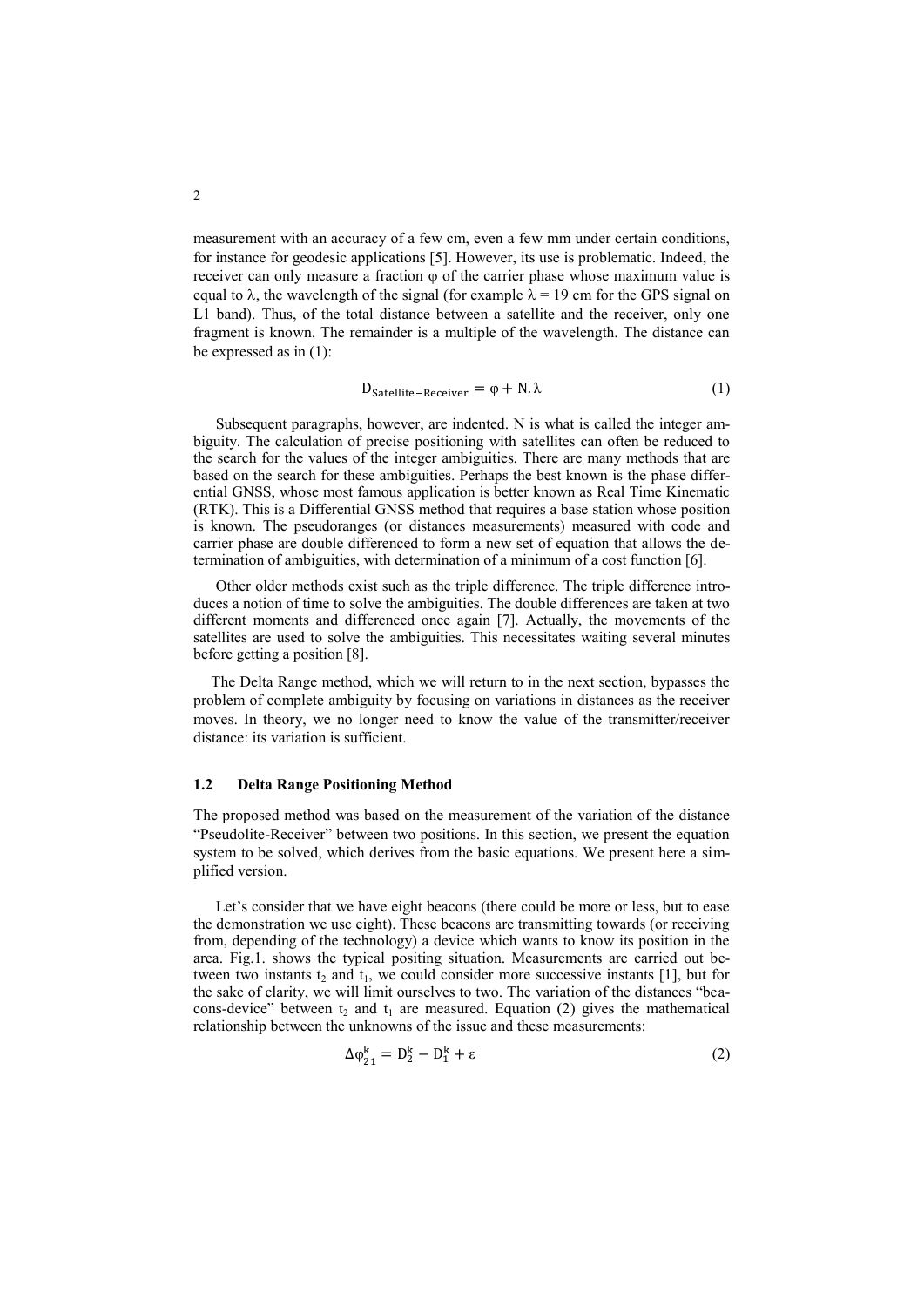With:

$$
D_j^k = \sqrt{(x_j - x_{b_k}^j)^2 + (y_j - y_{b_k}^j)^2 + (z_j - z_{b_k}^j)^2}
$$
(3)

 $k = \{1..8\}$  refers to the kth beacon.

 $(x<sub>j</sub>,y<sub>j</sub>,z<sub>j</sub>)$  the coordinates of the position device at the instant t<sub>j</sub>  $(x_{b_1}^j, y_{b_1}^j, z_{b_1}^j)$  the coordinates of the transmitters at the instant t<sub>j</sub>  $\Delta \varphi_{21}^k$  the measured difference of distance "beacon k-device" between the instant 2 and the instant 1. This measurement includes any error  $\varepsilon$ .



**Fig. 1.** Principle of positioning with a local constellation of pseudolites.

For 3D positioning, we thus have 6 unknowns  $(x_1; y_1; x_2; y_2; z_1; z_2)$ . The coordinates of the beacons are fixed and considered known. With 8 beacons, we obtain 8 independent equations which can theoretically solve the issue. As explained in [4], we can add equations by making measurements at a third instant  $t<sub>3</sub>$ , but this is not necessary here. We will then have asset of 6 unknowns  $\{x_1; y_1; z_1; x_2; y_2; z_2\}$  and 8 equations (with the  $\Delta \varphi_{21}^k$ ). This corresponds to an over determined systems of equations.

The next step consists of linearization of the previous equations. We note  $f_k^{21}$  as a function of the unknown:

$$
f_k^{21}(x_1, y_1, z_1, x_2, y_2, z_2) = D_2^k - D_1^k
$$
 (4)

This function is developed in a first order Taylor series about the approximate "position". The approximate position corresponds to the set:  $\hat{\mathbf{X}} = {\hat{\mathbf{x}}_1; \hat{\mathbf{y}}_1; \hat{\mathbf{z}}_2; \hat{\mathbf{y}}_2; \hat{\mathbf{z}}_2}.$ We note  $\Delta X = \{dx_1, dy_1, dz_1, dx_2, dy_2, dz_2\}$ , the variations around the approximate position. Equation (2) is the Taylor development of  $f_k$  around the approximate position:

$$
f_{k}^{21}(\hat{X}+\Delta X)=f_{k}^{21}(\hat{X})+\frac{\partial f_{k}^{21}}{\partial x_{1}}(\hat{X})dx_{1}+\frac{\partial f_{k}^{21}}{\partial y_{1}}(\hat{X})dy_{1}+\frac{\partial f_{k}^{21}}{\partial z_{1}}(\hat{X})dz_{1}+\frac{\partial f_{k}^{21}}{\partial x_{2}}(\hat{X})dz_{2}+\frac{\partial f_{k}^{21}}{\partial y_{2}}(\hat{X})dy_{2}+(5)
$$
\n
$$
\frac{\partial f_{k}^{21}}{\partial z_{2}}(\hat{X})dz_{2}+\sigma(\Delta X)
$$
\n(5)

With  $\sigma(X)$  the second and higher orders terms.

All this is just as in Gauss-Newton GNSS positioning algorithm [4]. However, it is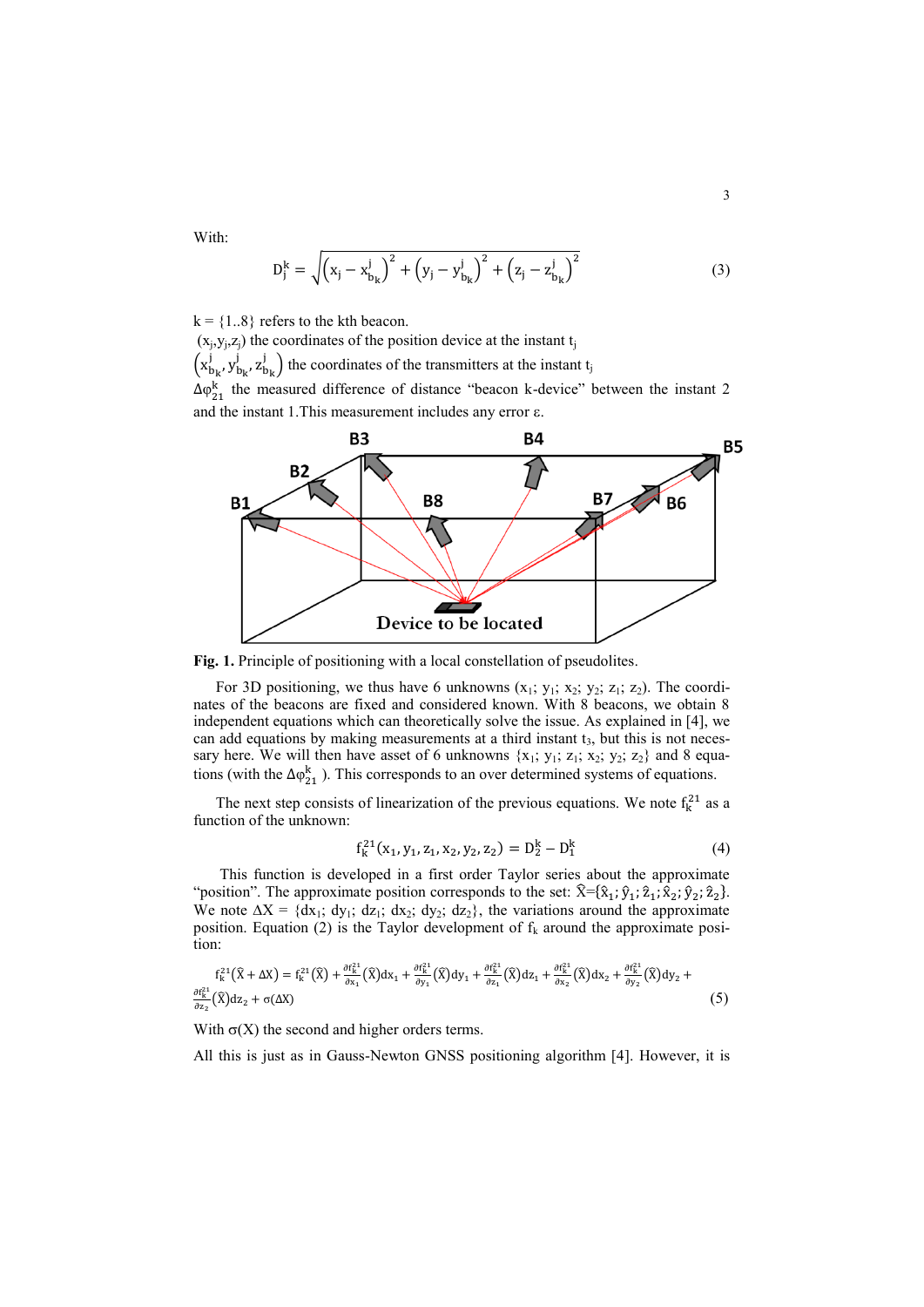here apply to a difference of Euclidian distances (3) instead of a single distance.

Following equation (6) is obtained:

 $a_{x_k}^2 dx_2 + a_{y_k}^2 dy_2 + a_{z_k}^2 dz_2 - a_{x_k}^1 dx_1 - a_{y_k}^1 dy_1 - a_{z_k}^1 dz_1 = \Delta \varphi_{21}^k - \Delta \hat{\rho}_2^k$ k (6) With:

$$
R_j^k = \sqrt{(\hat{x}_j - x_{b_k}^j)^2 + (\hat{y}_j - y_{b_k}^j)^2 + (\hat{z}_j - z_{b_k}^j)^2}
$$
(7)

$$
a_{x_k}^j = \frac{x_{b_k} - \hat{x}_j}{R_j^k}; a_{y_k}^j = \frac{y_{b_k} - \hat{y}_j}{R_j^k}; a_{z_k}^j = \frac{z_{b_k} - \hat{z}_j}{R_j^k}
$$
(8)

and 
$$
\Delta \hat{\rho}_{i1}^k = R_j^k - R_1^k \tag{9}
$$

Thus linearized, the system of equations to solve can now be written as a matrix product:

$$
H^t H \Delta X^t = H^t d \Delta \varphi \tag{10}
$$

With:

$$
H = \begin{bmatrix} a_{x_1}^1 & a_{y_1}^1 & a_{z_1}^1 & -a_{x_1}^2 & -a_{y_1}^2 & -a_{z_1}^2 \\ \vdots & \vdots & \vdots & \vdots & \vdots & \vdots \\ a_{x_k}^1 & a_{y_k}^1 & a_{z_k}^1 & -a_{x_k}^2 & -a_{y_k}^2 & -a_{z_k}^2 \\ \vdots & \vdots & \vdots & \vdots & \vdots & \vdots \\ a_{x_8}^1 & a_{y_8}^1 & a_{z_8}^1 & -a_{x_8}^2 & -a_{y_8}^2 & -a_{z_8}^2 \end{bmatrix}
$$
 (11)

and:

$$
d\Delta \varphi = \begin{bmatrix} \Delta \varphi_{21}^1 - \Delta \hat{\rho}_{21}^1 \\ \vdots \\ \Delta \varphi_{21}^k - \Delta \hat{\rho}_{21}^k \\ \vdots \\ \Delta \varphi_{21}^8 - \Delta \hat{\rho}_{21}^8 \end{bmatrix}
$$
(12)

We use the Least-Square algorithm because the system is overdetermined. The inversion of  $(10)$  gives  $(13)$ :

$$
\Delta X^{t} = (H^{t}H)^{-1}H^{t}d\Delta\varphi\widehat{X}
$$
 (13)

 $\Delta X^t$  gives the variation between the approximate position (which is a hypothetic position) and the real position (or more precisely a position that is coherent with the measurement  $d\varphi$ ). The next step consists of updating  $\hat{x}$ :

$$
\hat{\mathbf{X}} \leftarrow \hat{\mathbf{X}} + \Delta \mathbf{X}^{\mathrm{t}} \tag{14}
$$

Then, we go back to  $(6)$  to apply  $(13)$  with the new  $\hat{X}$ . The system is thus iteratively solved until the error  $|\Delta X^t|$  is equal to zero (in practice and  $\epsilon \ll 0$ ). The purpose of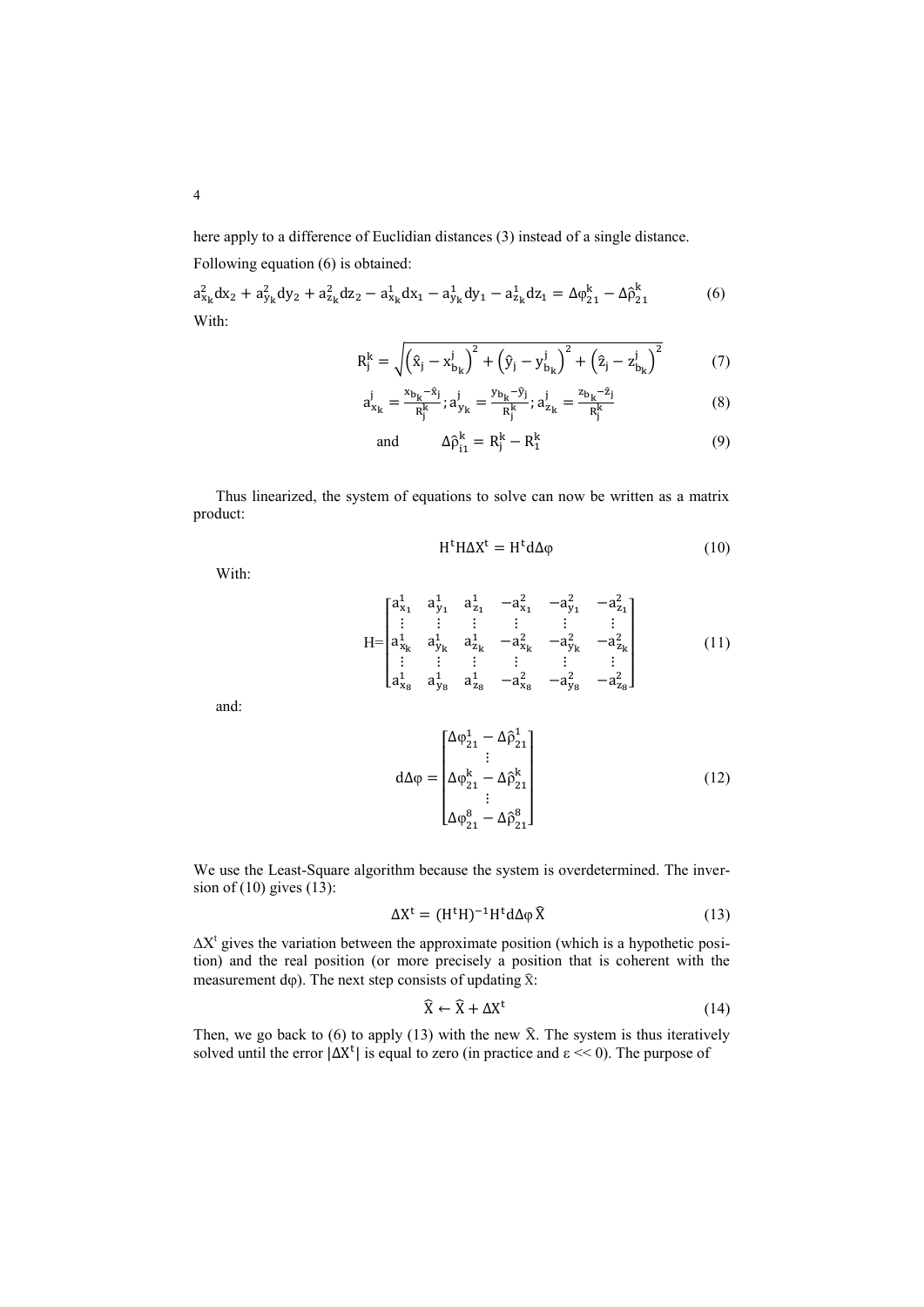the algorithm is finally to find the  $\hat{X}$  which minimizes the set of functions  $f_k^{21}$ .

Note that we consider that the variation of the clock bias between the transmitters and the receiver is known. This is not true in practice [1]. We prefer to focus on geometrical issues; the very specific issue of the clock bias will be addressed in future works.

At this stage, we would like to apply the principles of the previously presented Delta Range positioning with GNSS satellites as transmitters.

### **2 Delta Range Positioning with Satellites**

#### **2.1 Displacement Vector with satellites**

It is not possible to apply the Delta Range method directly with satellites. In a nutshell, it can be said that the very large distances involved with satellites are responsible for this. This can be understood by looking at equations (8) and (11). If the distance  $R_i^k$  is very large with respect to the differences between coordinates  $(x_2,y_2,z_2)$ and  $(x_1,y_1,z_1)$ , the matrix H will not be invertible. Indeed, in this case, even if the satellite is moving, i.e.  $(x_{b_k}, y_{b_k}, z_{b_k})$  change between instant 1 and 2, we have:  $a_{x_k}^1 \approx a_{x_k}^2$ ,  $a_{\rm v}^1 \approx a_{\rm v}^2$  and  $a_{\rm z}^1 \approx a_{\rm z}^2$  for each transmitter k. Then H is not invertible.

 However, the algorithm can be adapted. We can demonstrate that the large distances can be compensated by considering approximation taking into account the satellite motion. We can thus obtain not exactly the positions, but the displacement vector  $\overrightarrow{D}$  between the position of the receiver at t<sub>1</sub> and the position at t<sub>2</sub>.

$$
\vec{D} = \begin{pmatrix} x_2 - x_1 \\ y_2 - y_1 \\ z_2 - z_1 \end{pmatrix}
$$
 (15)

We will detail the method to obtain this vector in future publications. We are presenting now some simulation results of the determination of the vector  $\vec{D}$  for different scenarios.

### **2.2 Simulations Results with satellites**

The simulation results presented here correspond to a displacement of 1 to a few meters, starting from a point on the Earth's surface with the following coordinates:

P1: Lat: 48.6198530° N, Lon: 2.430451° E, Alt: 105 m

The displacement remains in two dimensions on the Earth's surface. We use 7 GPS satellites with real ephemeris. Their distribution around position  $P_1$  corresponds to a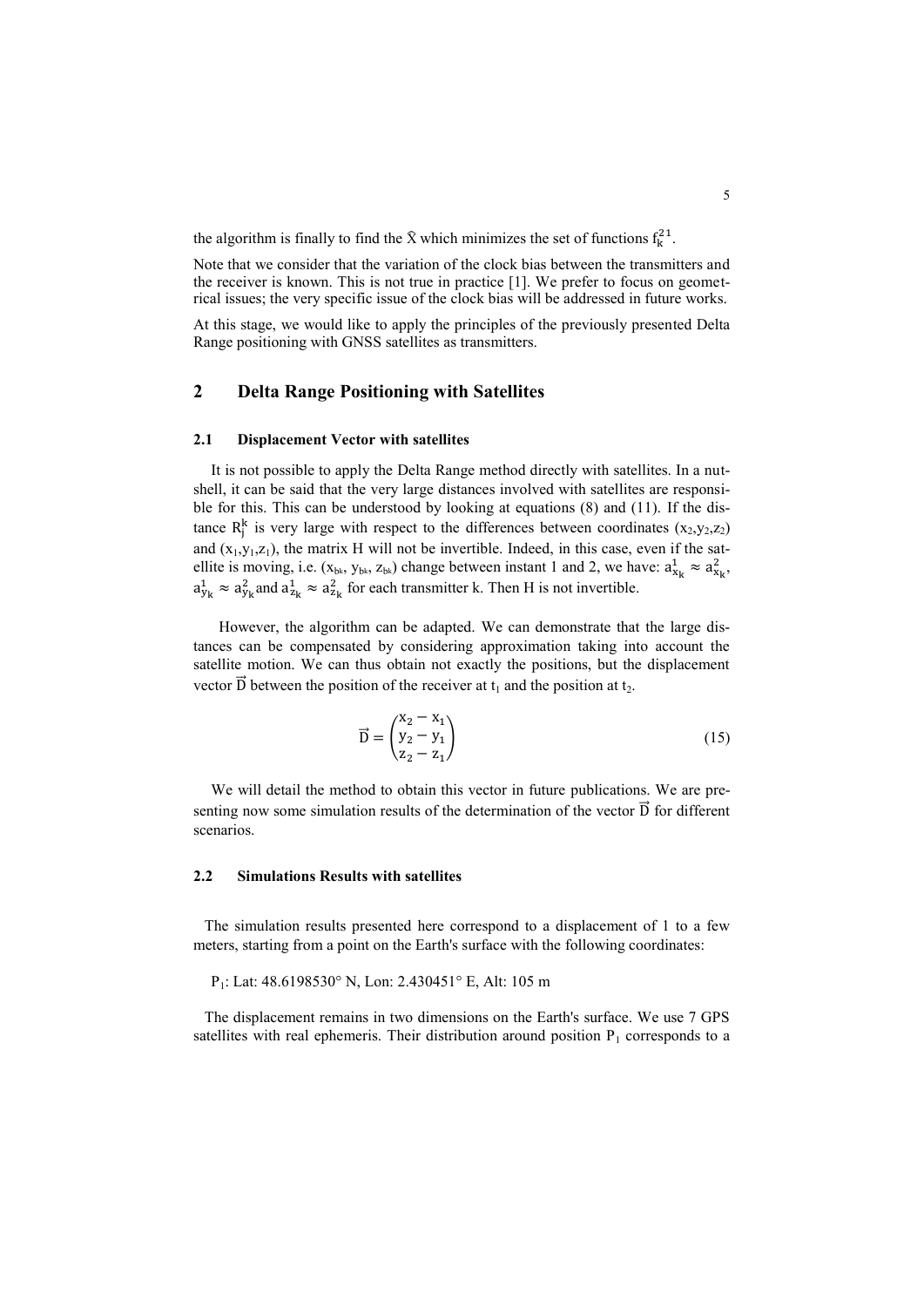PDOP of about 1.5 [4]. The results are tested for 1, 5 and 10 seconds of travel, for lengths of 1, 2, 5 and 10 meters.

We try to simulate more or less realistic reception conditions outdoors. A Gaussian error centered with standard deviation of 0.001 m, 0.01 m and 0.1 m is randomly added to the assumed carrier phase measurements. This is typically the kind of error that is obtained on a phase measurement for different reception conditions [9].

Tables I, II and III present the results obtained in terms of error on the displacement vector.

**Table I**: Simulation Data for an error  $\sigma = 0.001$ m

| <b>Duration</b> | Distance $P_1P_2$ |                  |                  |                  |  |
|-----------------|-------------------|------------------|------------------|------------------|--|
|                 | 1m                | 2m               | 5m               | 10m              |  |
| sec             | $1.1 \text{ mm}$  | $1.1 \text{ mm}$ | $1.1 \text{ mm}$ | $0.9 \text{ mm}$ |  |
| 5 sec           | $1.7 \text{ mm}$  | $1.9 \text{ mm}$ | $2.2 \text{ mm}$ | $2.4 \text{ mm}$ |  |
| 10 sec          | 3 mm              | $3.3 \text{ mm}$ | $3.8$ mm         | $5 \text{ mm}$   |  |

**Table II**: Simulation Data for an error  $\sigma = 0.01$ m

| <b>Duration</b>   | Distance $P_1P_2$ |                  |                  |                  |  |
|-------------------|-------------------|------------------|------------------|------------------|--|
|                   | 1m                | 2m               | 5m               | 10m              |  |
| sec               | 7 mm              | $6.9$ mm         | $6.8$ mm         | $6.7 \text{ mm}$ |  |
| 5 sec             | $3.8 \text{ mm}$  | $3.5 \text{ mm}$ | $2.9$ mm         | $2.8 \text{ mm}$ |  |
| 10 <sub>sec</sub> | $0.3 \text{ mm}$  | $0.3 \text{ mm}$ | $1.5 \text{ mm}$ | 5.4 mm           |  |

**Table III:** Simulation Data for an error  $\sigma = 0.1$ m

| <b>Duration</b>   | Distance $P_1P_2$ |                 |       |                 |  |
|-------------------|-------------------|-----------------|-------|-----------------|--|
|                   | 1m                | 2m              | 5m    | 10m             |  |
| sec               | $60 \text{ mm}$   | $50 \text{ mm}$ | 47 mm | 46 mm           |  |
| 5 sec             | 99 mm             | 73 mm           | 69 mm | $67 \text{ mm}$ |  |
| 10 <sub>sec</sub> | 116 mm            | 94 mm           | 97 mm | 98 mm           |  |

In Table I, we observe a phenomenon of deterioration in performance (albeit small) linked both to the total distance travelled and also to the duration of the movement. This is not surprising, it is simply the illustration that the higher order terms become a little less negligible for larger distance covered and for longer duration of the motion (which results in a larger satellite displacement). In practical terms, this means that it would be better to favor short movements over short durations.

Table II does not confirm all these trends. The presence of a higher measurement noise complicates the analysis a little. For the one-second travel time, the logic is respected: overall deterioration in performance compared to Table I, but general stability of the error is observed. For 5 seconds duration, performance improves with distance. It can be deduced that the effect of second-order terms is superseded by the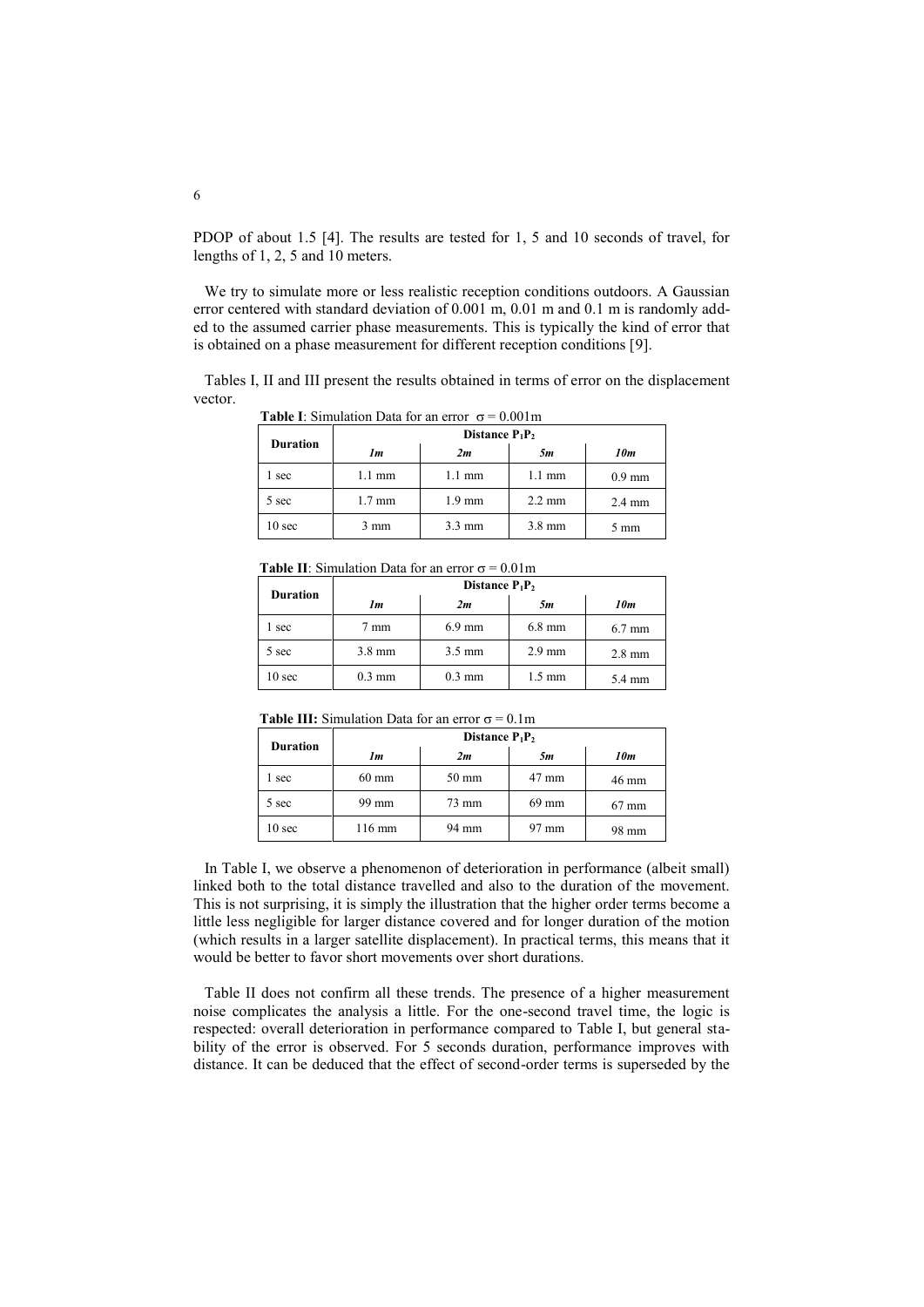effect of improvement with respect to noise related to a larger distance. This is a phenomenon already observed with the Deltarange algorithm: the more the distance travelled increases, the less sensitive the algorithm is to noise. This is caused by a phenomenon comparable to that of dilution of precision [1]. For the duration of 10 seconds overall, the performance is better than with less noise, except for a distance of 10 meters covered, for which it is comparable.

Table III shows performances ranging from 5 to 12 cm of error depending on the case. It can be reminded that a 10 cm error on a phase measurement means that we are under difficult reception conditions. We still manage to obtain a displacement vector with an error of a few cm. We are quite within the orders of magnitude of reasonable error for a position calculation.

### **2.3 Experimentation Results with Satellites assisted Delta Range method**

Now we would like to use these results to carry out assistance of Delta Range method. The main advantage of the knowledge of vector  $\vec{D}$  is the reduction of the number of unknowns. Indeed, the Delta Range algorithm can consider two successive instants  $t_1$  and  $t_2$ , as we presented here, or more  $(t_i)$ . Then we consider a set of displacement vectors in this form:

$$
\vec{D} = \begin{pmatrix} x_1 - x_1 & \dots & x_3 - x_1 & x_2 - x_1 \\ y_1 - y_1 & \dots & y_3 - y_1 & y_2 - y_1 \\ z_1 - z_1 & \dots & z_3 - z_1 & z_2 - z_1 \end{pmatrix}
$$
 (16)

If we note  $D_x^i = x_i - x_1$ ,  $D_y^i = y_i - y_1$  and  $D_z^i = z_i - z_1$ , the knowledge of  $\vec{D}$  leads to the reduction of the number of unknowns to the coordinates of the initial position  $P_1(x_1,y_1,z_1)$  only. Indeed, if we consider our example, the set of unknowns  $\{x_1; y_1; z_1;$  $x_2$ ;  $y_2$ ;  $z_2$ } can be written: { $x_1$ ;  $y_1$ ;  $z_1$ ;  $x_1 + D_x^2$ ;  $y_1 + D_y^2$ ;  $z_1 + D_z^2$ }.

We are illustrating this by using this knowledge as assistance of previous experiments presented in [1], reporting the errors previously obtained with simulations on vector D determination. This consists of deploying four transmitters (pseudolites) emitting a GPS signal and measuring the phase variation in an urban canyon-type environment measuring 20 m by 30 m. Table IV indicates the results obtained in terms of determination of the starting point  $P_1$ .

|                | Error applied to vector D |                 |       |                 |         |                 |
|----------------|---------------------------|-----------------|-------|-----------------|---------|-----------------|
| <b>Numbers</b> |                           | 4 <sup>tr</sup> |       | 3 <sub>tr</sub> | 2 tr(b) | 2tr(w)          |
| of Points      | $1.1 \, mm$               | 6.9 mm          | 50 mm | 1.1mm           | 1.1mm   | 1.1mm           |
| 2              | 47 cm                     | $40 \text{ cm}$ | 54 cm | 57 cm           | 28cm    | $4.3 \text{ m}$ |
| 3              | 36 cm                     | $39 \text{ cm}$ | 78 cm | 31 cm           | 24 cm   | $2.1 \text{ m}$ |

**Table IV**: Error on  $P_1$  determination (x tr = number of transmitters, b = best, w = worst)